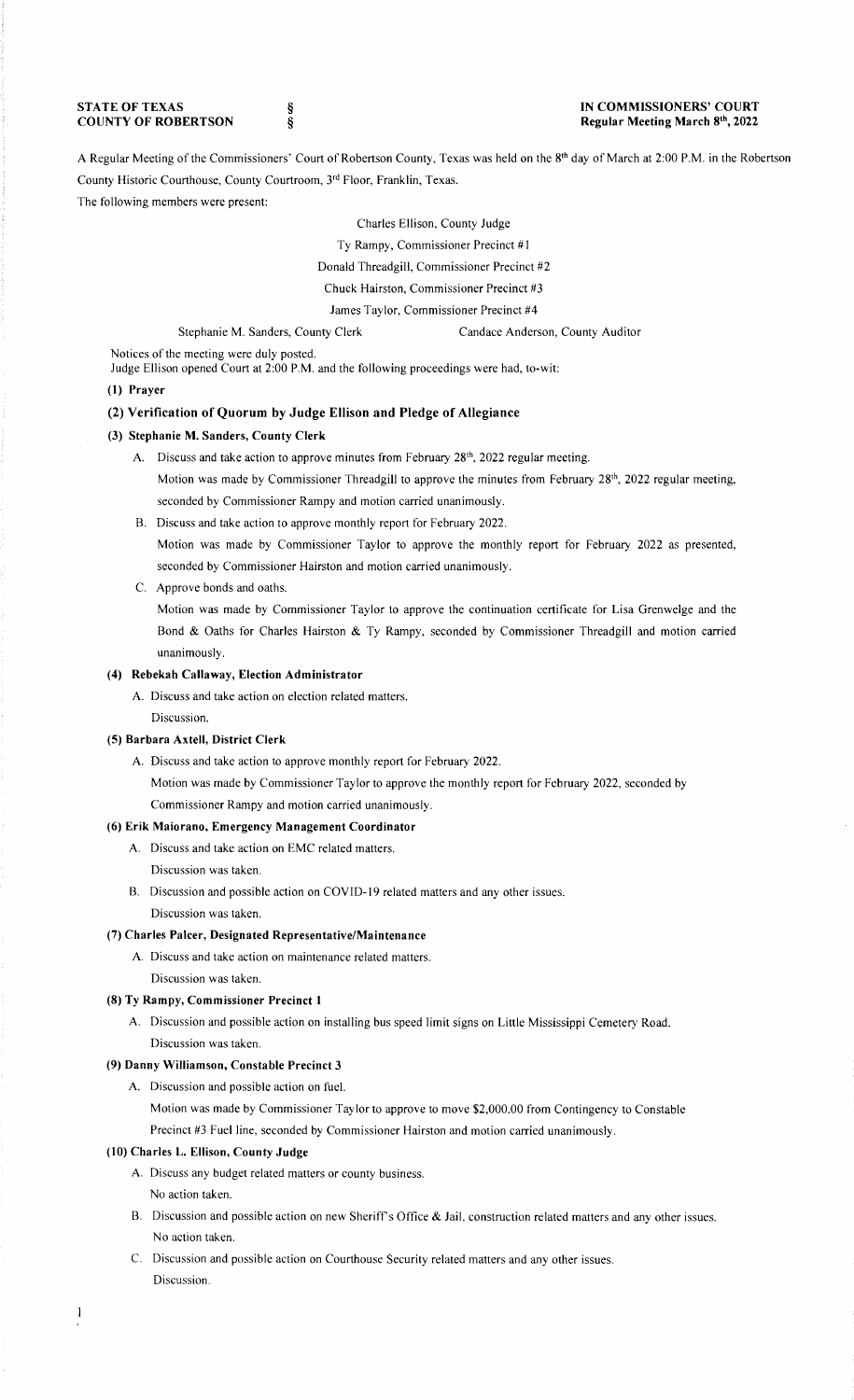- D. Discussion and possible action on scheduling a Homeland Security Advisory Committee. Discussion.
- E. Discuss and take action to place of record Robertson County Extended Disaster Declaration COVID-19 through March 25, 2022.

Motion was made by Commissioner Taylor to place of record Robertson County Extended Disaster declaration -COVID-19 through March 25, 2022, seconded by Commissioner Rampy and motion carried unanimously.

- F. Discuss and take action to place of record Robertson County Extended Disaster Declaration severe storms and heavy rain beginning May 17<sup>th</sup>, 2021 through April 1st, 2022. Motion was made by Commissioner Rampy to place of record Robertson County Extended Disaster Declaration severe storms and heavy rain beginning May 17<sup>th</sup>, 2021 through April 1<sup>st</sup>, 2022, seconded by Commissioner Hairston and motion carried unanimously.
- G. Discuss and take action to place of record Robertson County Extended Disaster Declaration winter weather conditions through April 1st, 2022.

Motion was made by Commissioner Taylor to place of record Robertson County Extended Disaster Declaration winter weather conditions through April 1, 2022, seconded by Commissioner Rampy and motion carried unanimously.

H. Discuss and take action on County Bum Ban. No action taken.

## **(11) Candy Anderson, County Auditor**

- A. Discuss and take action on approving budget adjustments and/or amendments, credit applications and/or lease Purchase agreements, and/or cell phone allowance agreements. None.
- B. Settlement of Accounts: Discussion, consideration and possible action to settle and pay all accounts against the county as per Texas Local Government Code Section 115.021

Motion was made by Commissioner Taylor to approve payment to Sedalco (New Jail) in the amount of \$52,178.42, seconded by Commissioner Hairston and motion carried unanimously.

Motion was made by Commissioner Rampy to approve the accounts payable invoice in the amount of

\$144,522.93, seconded by Commissioner Threadgill and motion carried unanimously.

C. Discuss and take action on renewal of annual contract with Southwest Solutions for New Labels.

Motion was made by Commissioner Threadgill to approve the renewal of annual contract with Southwest Solutions for New Label in the amount of \$188.37, approve payment, and authorize the Judge to sign, seconded by Commissioner Taylor and motion carried unanimously.

D. Discuss and take action on monthly report.

Motion was made by Commissioner Rampy to approve and place of record the monthly report for December 2021, seconded by Commissioner Threadgill and motion carried unanimously.

## **(12) Executive Session**

A. Closed meeting (Executive Session) pursuant to Section §551.071 of the Texas Government Code - Consultation with Attorney

Discussion with attorney regarding a matter in which the duty of the attorney to the governmental body under the Texas Disciplinary Rules of Professional Conduct of the State Bar of Texas conflicts with Texas Government Code Session 551 - Open Meetings Act; or discussion with attorney regarding a matter of contemplated litigation or a settlement offer or both; to wit: \_\_\_NONE

- B. Announcement of time and date closed meeting (executive session) for this matter and reconvene in open session. None.
- C. The Robertson County Court reserves the right to adjourn into Executive Session at any time during the course of this meeting to discuss any of the matters listed above as authorized by the Texas Government Code Sections 5 51. 071 ( Consultation with Attorney), 5 5 1.072 (Deliberations about Real Properties),

551.073 (Deliberations regarding Gifts and Donations), 551.074 (Personnel Matters), 551.076 (Deliberations regarding Security Devices or Security Audits), and 551.087 (Deliberations regarding Economic Development Negotiations)

None.

## **(13) Reconvene into Regular Session**

A. The Robertson County Commissioners' Court will reconvene in a public meeting to discuss and take action on related matters.

None.